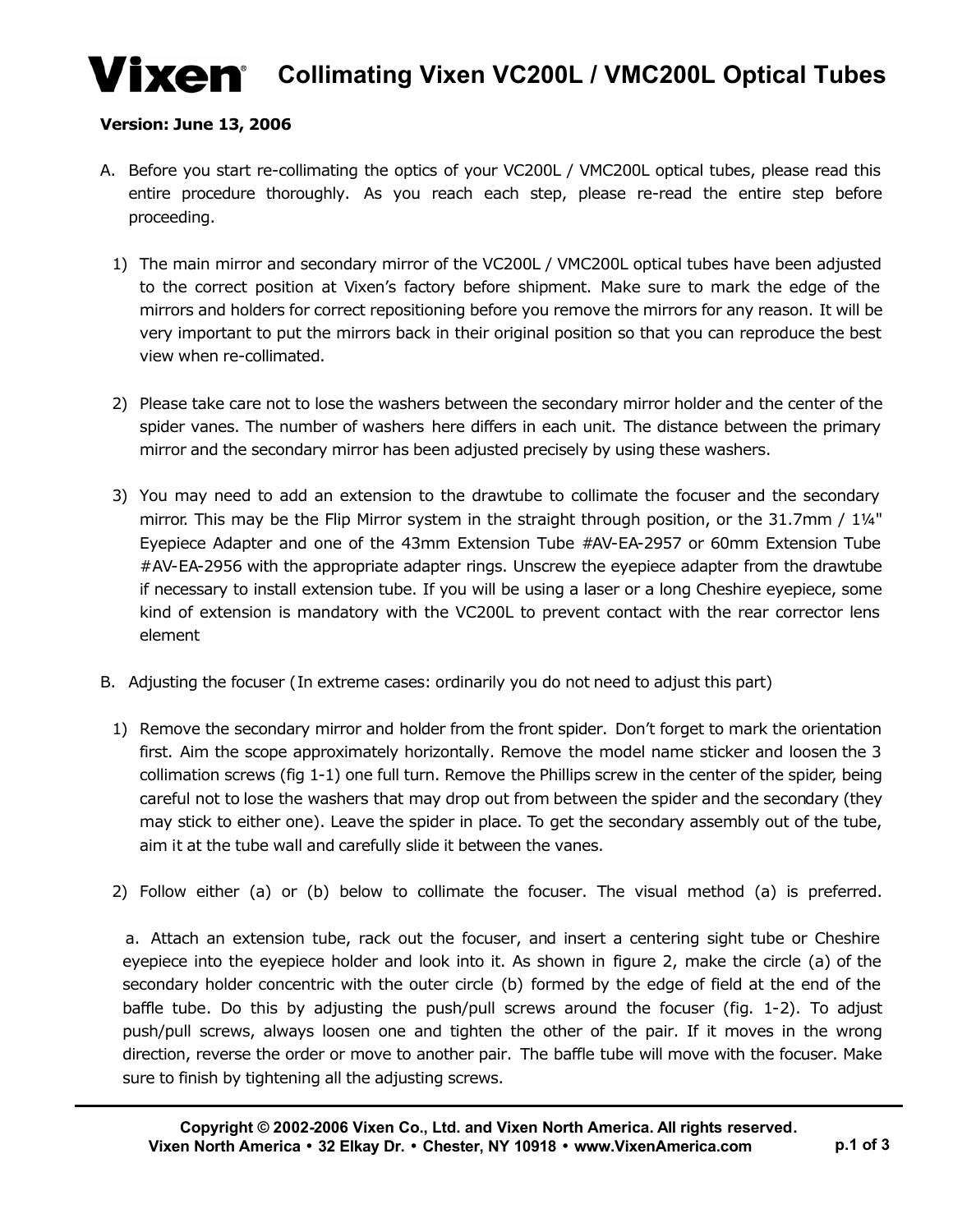#### Collimating Vixen VC200L / VMC200L Optical Tubes

b. If you use a laser collimator, first be sure that the laser itself is collimated. Using an extension tube, insert the laser making sure it is flush up against the drawtube extension and tighten the focuser tension knob. Snug down the set screws gently and rotate the collimator. If the beam moves at all, the collimator will need to be adjusted before proceeding. If laser passes collimation test: place a piece of transparent tape over the central hole in the spider or use a holographic laser. Adjust the push/pull screws around the focuser (fig. 1-2) until the beam goes through the center of the hole in the spider. Just getting the beam to shine through the hole is not good enough; it must go through the exact center. It may still be valuable to recheck collimation visually as it is most important to be sure the end of the baffle tube is centered on the spider.

- C. Collimating the secondary mirror
	- 1) When you install the secondary mirror and holder, make sure to replace the washers as described in section A.2. Attach the mirror holder to the spider with only the center 'pull' Phillips screw by tightening until the holder is roughly stable. Then retighten the 3 'push' collimation set screws nearly one turn each or until they are all just snug.
	- 2) Point the telescope at some bright, uniformly lit object, such as a white wall or daytime sky (well away from the sun). Attach the extension tube to the focuser drawtube and insert the centering eyepiece into the eyepiece holder. Rack in the drawtube and look into the centering eyepiece. Look for the dark ring in the center of view. This is formed by the reflection of the inside of the drawtube. It may be well off center if the secondary mirror is badly out of collimation (Fig. 3). It should be exactly centered.
	- 3) Follow either (a) or (b) below to collimate the secondary. The visual method (a) is preferred.

a. As you extend the drawtube outward, you will see the edge of the primary mirror (surrounded by a ring of darkness) go out of the field of view. The dark ring outside the primary must disappear evenly inside the end of the baffle tube (which will not appear quite as dark, it is very subtle) as the drawtube is racked out (Fig. 4). Some older scopes have three mirror clips which make it easier to see the edge of the primary. Adjust the tilt of the secondary mirror by adjusting the three 'push' collimation screws (fig. 1-1). Loosen at least one screw before tightening another. Do not over-tighten the three collimation screws as this may distort the secondary mirror.

b. To use a Cheshire eyepiece with crosshairs, simply adjust the secondary mirror to align the reflection of the crosshairs in the bright center of the central black donut with the crosshairs themselves. Keep in mind though, that the procedure above (3.a.) may be more sensitive. If using a laser, adjust the secondary so that the reflected beam goes directly back to its source. Laser collimators with a "rear view" port are useful for this application.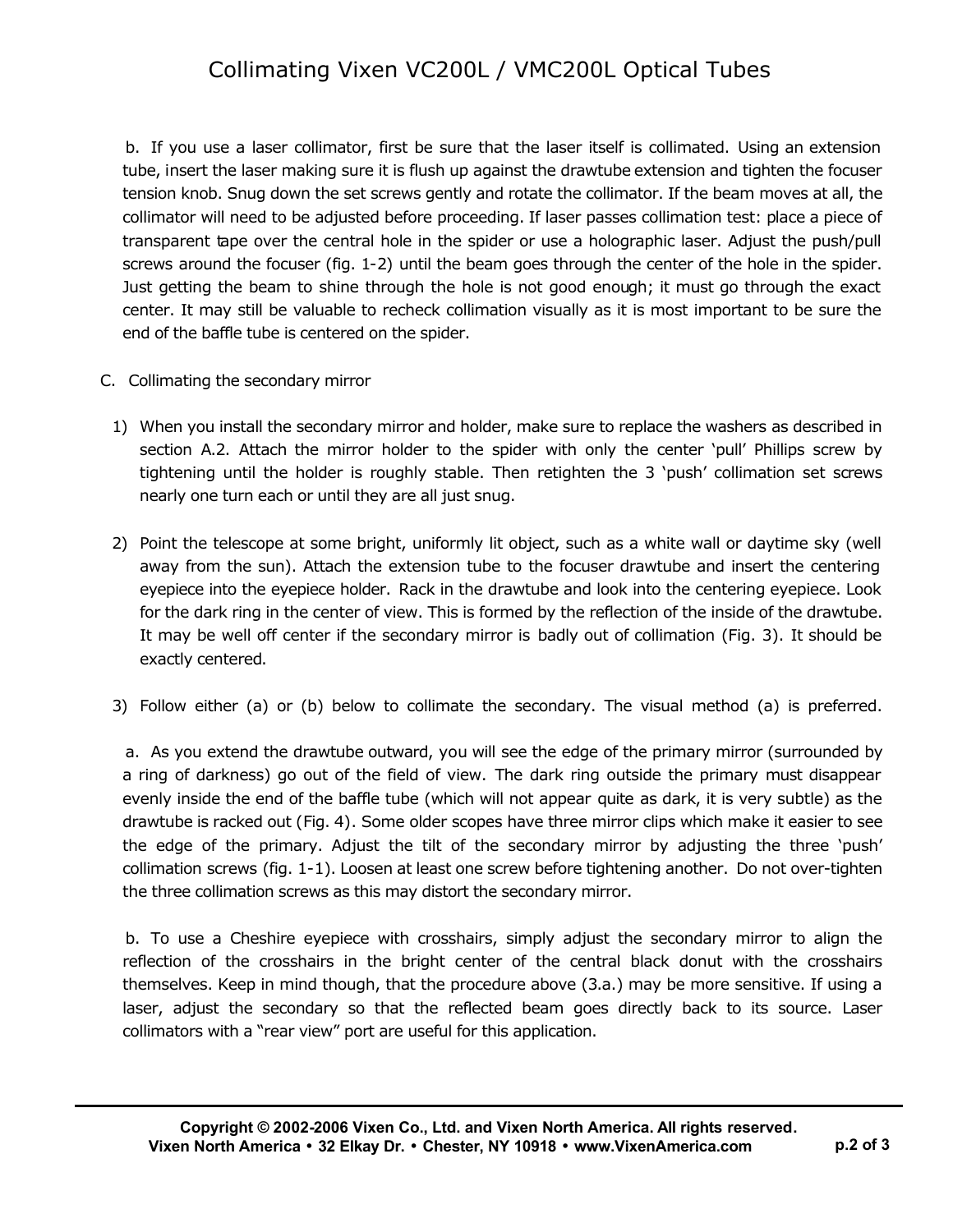- D. Collimating the primary mirror
	- 1) Remove all sight tubes and extensions from the drawtube and rack it all the way in. Look along the inside edge of the drawtube (not the center) and look at the outer edge of the central black donut. Just outside that donut you will see a reflection of the edge of the secondary baffle as a section of a thin dark ring with light on either side (Fig. 5). If collimation is good, that ring will be evenly spaced from the central donut as you move your eye all the way around the inside edge of the drawtube. This is more sensitive than it sounds, and can be made most sensitive by racking the drawtube out a little and/or adding an eyepiece adapter so that you can just see a gap of light all the way around. If the light gap is not even or cannot be seen on one side, adjust the primary mirror push/pull collimation screws (fig. 1-2) to center the pattern. This should get the collimation very close. Other methods such as trying to align the spiders with Cheshire crosshairs or using a holographic laser are not as reliably accurate, but can be used.
- E. Star Test
	- 1) Once the coarse collimation adjustments are made, take the telescope out at night and check star images.
	- 2) Under steady seeing conditions, aim the telescope at a second-magnitude star more than 45 degrees above the horizon at moderate magnification. (Do not use a star diagonal.)
	- 3) Place the star in the center of the field and make the star image slightly out of focus to see whether the rings surrounded the star (diffraction rings) are concentric. If the optical axis is not aligned correctly, the off-centered diffraction rings will appear as shown in figure 6-1.
	- 4) Move the optical tube to displace the star image a little from the center of the field toward the direction of off-centered rings. (Fig. 6-2)
	- 5) Adjust the collimation screws of the primary mirror (Fig. 1-2) to bring the out-of-focus star image back toward the center of the field. Repeat steps 3 and 4 above until the diffraction pattern becomes concentric. (Fig. 6-3)
	- 6) Changing to an eyepiece with high magnification will allow you to make a more accurate optical collimation.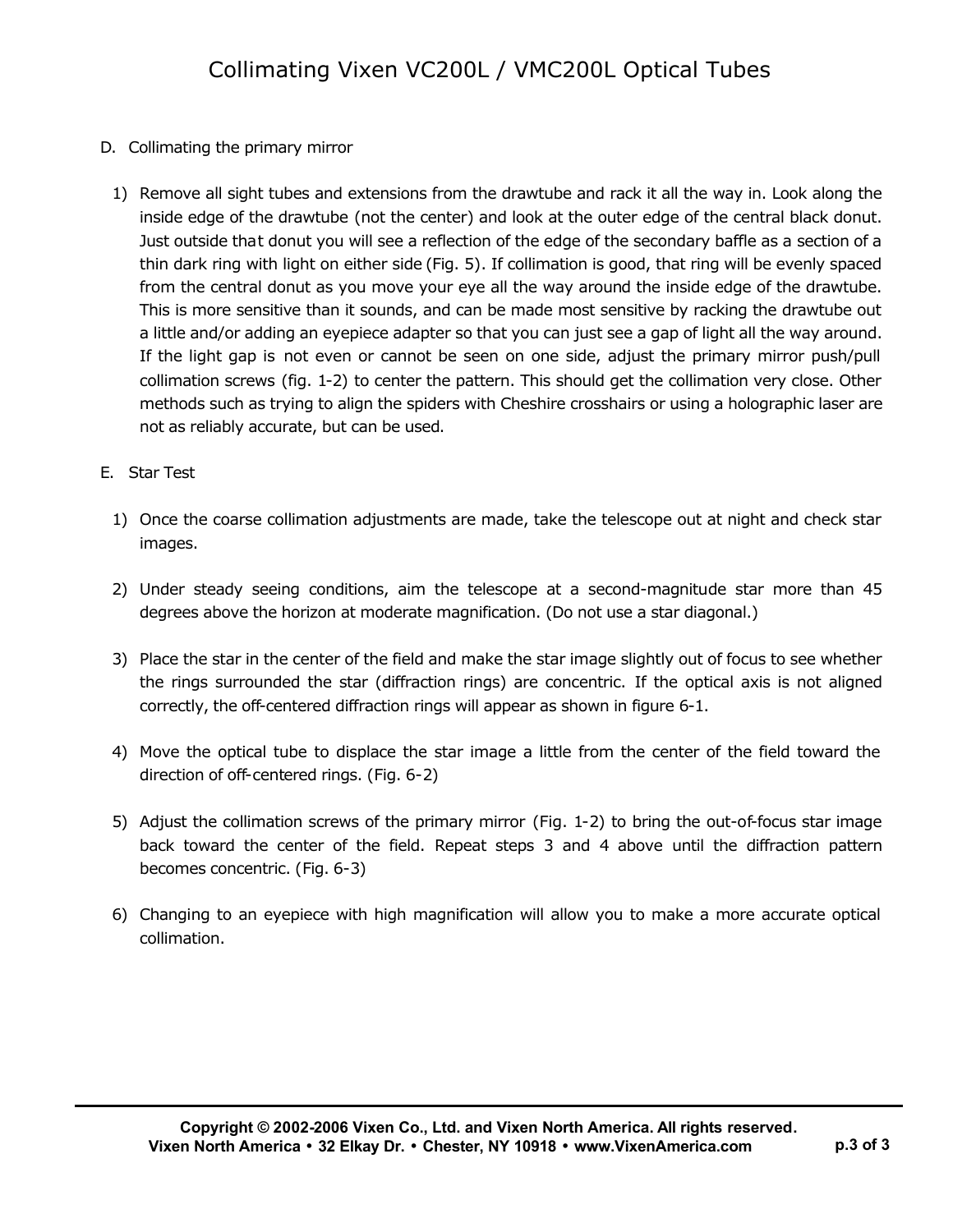

## **View Through Sight Tube Figure 2**



### **Secondary Out of Collimation Figure 3**